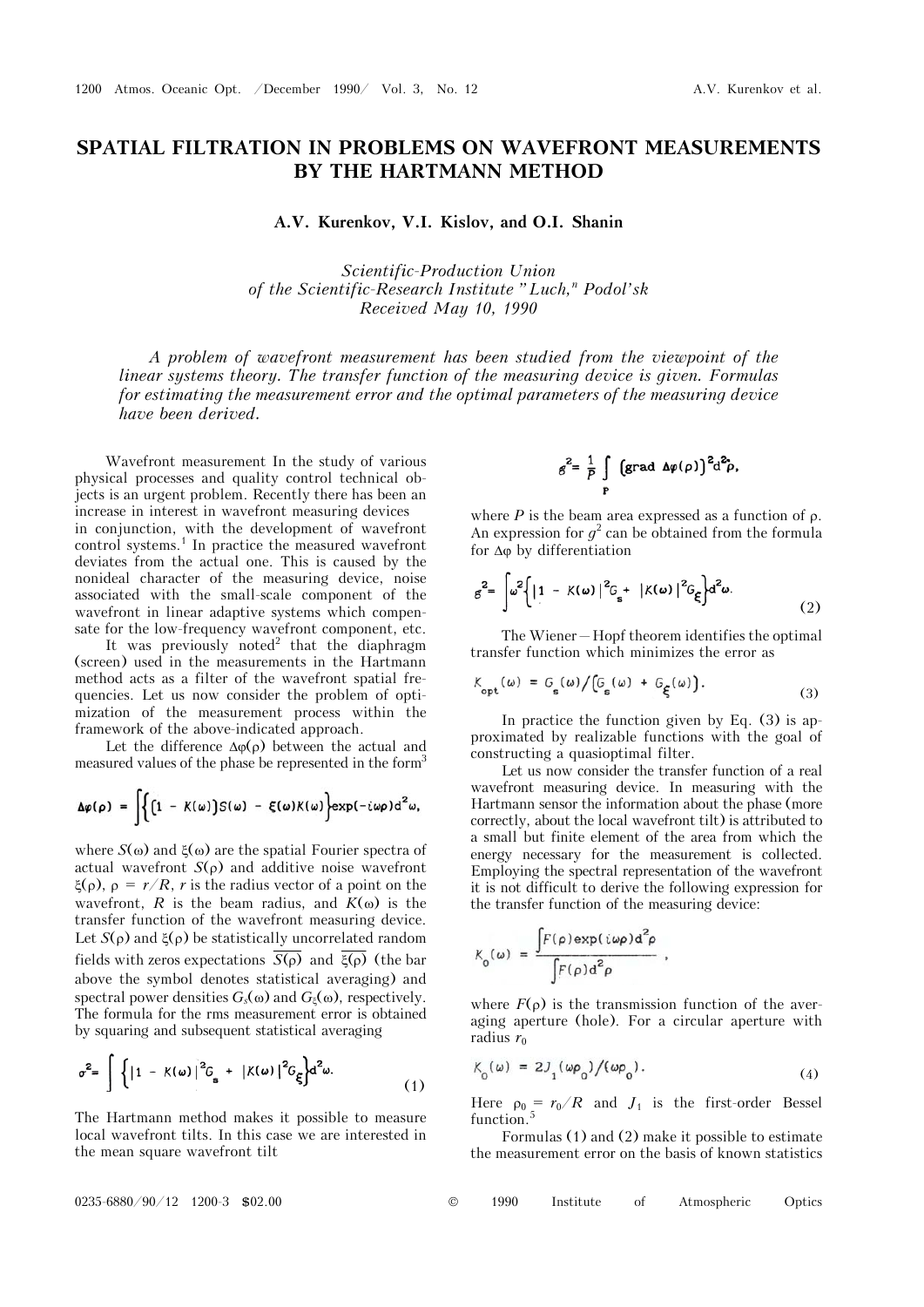of the signal and noise. With proper choice of the size of the averaging aperture  $\rho_0$  the transmission function (4) can be made to approach the optimal one. If the size of the averaging aperture is fixed, we can construct a quasioptimal transfer function with the help of an additional spatial filter,<sup>4</sup> a diagram of which is shown in Fig. 1. The lens *2* is used for the Fourier transform of the wavefront, which is measured in the plane *1*. The lens *4* performs the Fourier transform for the spatial frequencies transmitted by the filter *3*. The filter shown in Fig. 1 is characterized by the following transmission function for small phase aberrations:

$$
K_1(\omega) = \begin{cases} 1, & \omega \in P_1, \\ 0, & \omega \notin P_1, \end{cases}
$$
 (5)

where  $w = kRr/f$ , *k* is the wave number, *r* is the radius vector of a point on the diaphragm 3,  $P_1$  is the set of points making up the circular hole in the diaphragm *3*. The system "filter-Hartmann sensor" has the transmission function  $K_0$  (*w*) $K_1(w)$ .



*FIG. 1. Filtration diaphragm: f is the focal length of lenses 2 and 4; 1 is the wavefront being measured, and 3 is the spatial filter.*

Let us now study an example of the choice of the optimal parameters for the wavefront measuring device. Let the signal have the spectral power density

$$
G_{\rm g}(\omega) = \left[ \sigma_{\rm g}^2 G_{\rm g}^2 / 4\pi \right] \exp \left( -\omega^2 G_{\rm g}^2 / 4 \right), \tag{6}
$$

where  $C_s = R_s/R$  is the correlation length of the signal scaled by the beam radius and  $\sigma_s$  is the phase variance. We shall assume that the spectral power density of the noise is analogous to expression (6) with correlation length  $C_{\xi}$  and variance  $\sigma_{\xi}^2$ . In the case of a circular hole in the diaphragm *3* in Fig. 1, on the basis of formula (2) we obtain for the rms measurement error of the local wavefront tilts

$$
g^{2} = \left[4\sigma_{s}^{2}/C_{s}^{2}\right]\left[1 + x_{s}\right] \exp(-x_{s})\left[4\sigma_{\xi}^{2}/C_{\xi}^{2}\right]\left[1 - \left[1 + x_{\xi}\right] \exp(-x_{\xi})\right].
$$
\n
$$
x_{s} = \omega_{1}^{2}C_{s}^{2}/4; \qquad x_{\xi} = \omega_{1}^{2}C_{\xi}^{2}/4, \qquad \omega_{1} = kr_{1}R/f,
$$
\n(7)

where  $r_1$  is the radius of the diaphragm 3 shown in Fig. 1.

The analogous expression for the transfer function (4) has the form

$$
g^{2} = \left[4\sigma_{\rm g}^{2}/C_{\rm g}^{2}\right] \left[1 + 2 \exp(-U_{\rm g}) I_{1}(U_{\rm g})/U_{\rm g} - 2 \exp(U_{\rm g}/2)\right] + \left[8\sigma_{\xi}^{2}/C_{\xi}^{2}\right] \exp(-U_{\xi}) \cdot I_{1}(U_{\xi})/U_{\xi}, \tag{8}
$$

$$
U_{\rm s} = 2\rho_0^2/C_{\rm s}^2; \qquad U_{\xi} = 2\rho_0^2/C_{\xi}^2
$$

where  $I_1$  is the modified Bessel function<sup>5</sup> (of imaginary argument).

Expression (7) exhibits a minimum at the point

$$
\omega_{\rm opt}^2 = 8 \ln \left[ \sigma_{\xi} C_{\xi} / \sigma_{\rm s} C_{\rm s} \right] / \left[ C_{\xi}^2 - C_{\rm s}^2 \right], \tag{9}
$$

which exists if  $G_s/G_{\xi} > 1$  and  $\sigma / \sigma_s \xi > G_{\xi}/G_s$ . The optimal radius  $r$  of the diaphragm  $3$  (Fig. 1) is equal to  $f_{\text{W}_{\text{opt}}}/kR$ . The optimal size of the aperture for the transfer function (4) can be found by means of an analysis of the dependence (8) or it can be estimated by approximating the transfer function (4) with the function (5). The optimal transfer function scaled to 1 is plotted in Fig. 2 (curve 1) as a function of the spatial frequency for  $G_s = 2 \exp(-2 \omega^2)$  and  $G_{\xi} = \exp(-\omega^2)$ . The dashed line corresponds to expression (9) for  $w_{opt}$  and curve 2 represents the transfer function (4) at  $\rho_0 = 2.26/\omega_{\text{opt}}$ .



*FIG. 2. Transfer functions vs spatial frequency. 1) for the optimal frequency and 2) the Hartmann sensor.* 

Two questions are associated with  $\omega_1$  – the spatial transmission frequency of the sensor. First, if the discrete signal is obtained with the help of a measuring device, then according to the Kotel'nikov theorem in order that the reconstruction of the continuous function be unique the sampling interval must satisfy the inequality  $d \leq 1/2\omega_1$ . Second, the number of modes in the representation of the wavefront by a finite series depends on  $\omega_1$ . This dependence can be estimated in the simplest manner using, as an example, the Fourier expansion. The maximum spatial frequency for a series of  $N^2$  functions (sines and cosines) must be of the order of the half-width of the wavefront spectrum  $\omega_1$ , i.e.,  $N \sim 2\omega_1/\pi$ . These estimates make it possible to minimize the measurement error at the stage at which the wavefront is reconstructed.

The description that has been developed here of wavefront measurement with the help of the Hart